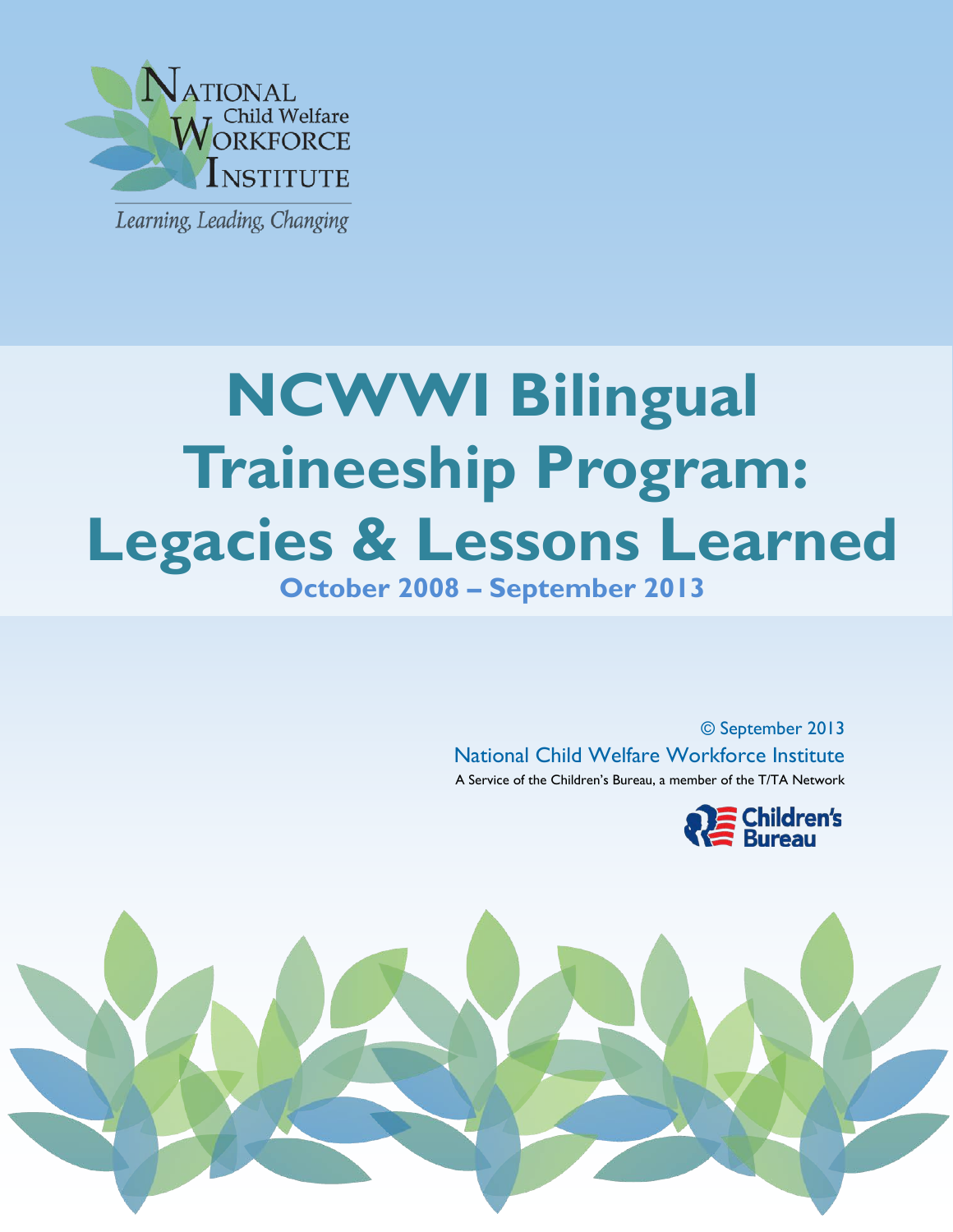

# **Acknowledgements**

This publication represents a collaborative effort by the partners of the National Child Welfare Workforce Institute (NCWWI)—University at Albany/SUNY, the University of Denver, Fordham University, University of Iowa, University of Maryland, Michigan State University, University of Michigan, Portland State University, and University of Southern Maine. Thanks to Sara Munson and Sharon Kollar for editing and Rea Gibson, Jordan Institute for Families, UNC Chapel Hill, for design assistance.

NCWWI is funded through a cooperative agreement with U.S. Department of Health and Human Services, Administration for Children and Families, Children's Bureau, Award No. 90CT0145. Special thanks to Randi Walters, Children's Bureau Project Officer, and Robert Lindecamp, Child Welfare Program Specialist (CB/ICF), for their support.

#### **Principal Authors(s):**

Maria Ortiz, LMSW College Assistant Professor, BSW Field Coordinator New Mexico State University School of Social Work

Madeline Gillette, LISW Senior Program Manager, Southwest Institute for Family and Child Advocacy New Mexico State University School of Social Work

#### **Recommended citation:**

National Child Welfare Workforce Institute. (2013). *NCWWI Bilingual traineeship program: Legacies & lessons learned.* Albany, NY: Author.

#### **For more information:**

Please visit the NCWWI website at [www.ncwwi.org](http://www.ncwwi.org/)

© 2013, National Child Welfare Workforce Institute, University at Albany, Albany, NY

The contents of this document are solely the responsibility of the National Child Welfare Workforce Institute and do not necessarily represent the official views of the Children's Bureau.

This document may be reproduced in whole or part without restriction as long as the National Child Welfare Workforce Institute is credited for the work. Upon request, NCWWI will take appropriate steps to ensure that this publication is made accessible to members of the community with disabilities.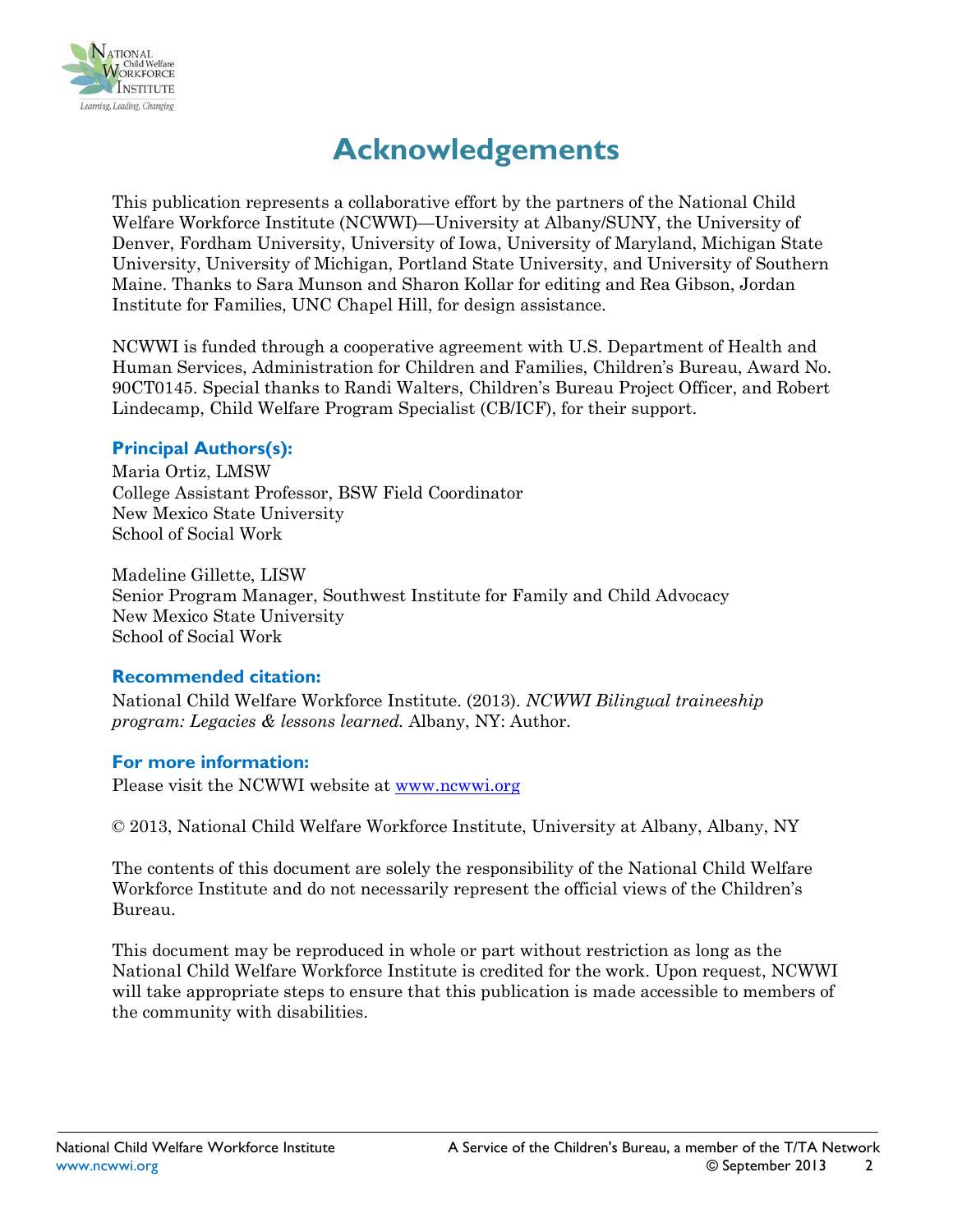

### **Table of Contents**

| II. |  |
|-----|--|
| Ш.  |  |
| IV. |  |
| V.  |  |
|     |  |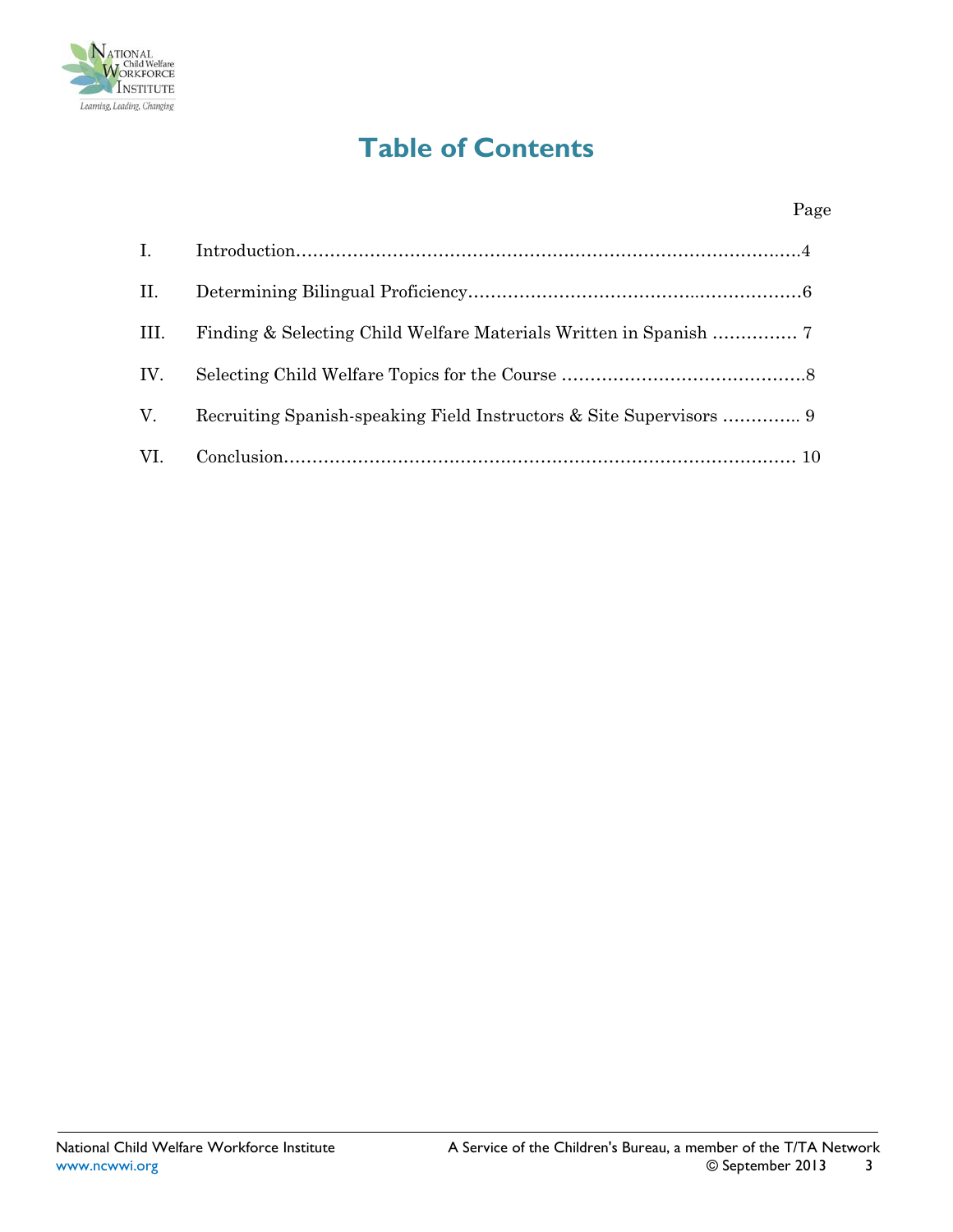

## **I. Introduction**

Social workers in the southwest are very likely to have clients who are monolingual Spanish speakers or who speak some English but are more comfortable speaking Spanish. For example, U.S. Census data show that 36% of persons over the age of 5 in New Mexico speak a language other than English in the home. Similar rates are seen in other southwestern states, as compared to 20% for the U.S. as a whole. Despite the prevalence of Spanish-dominant speakers, child welfare service providers frequently are not prepared to provide these clients the same level of services that are offered to English speakers.

Since 1964, Title VI of the Federal Civil Rights Act has required that: "No person in the United States shall, on the ground of race, color, or national origin, be excluded from participation in, be denied the benefits of, or be subjected to discrimination under any program or activity receiving federal financial assistance." Yet many social workers are monolingual English speakers and many of their clients are not English speakers, creating a situation where adequate access to services might not be provided to monolingual Spanish speakers. State agencies have access to interpreters by phone and that service does provide an avenue of communication between social workers and clients, however the interpreter on the phone cannot assess the understanding of the client and the social worker might find it difficult to engage the client in a trusting working relationship if direct communication is not possible.

The child welfare system is meant to help families experiencing crisis. Families who are involved in the child welfare system often face multiple issues ranging from poverty and unemployment to mental illness, drug and alcohol addiction, family violence, incest, and child abuse and maltreatment. The relationship that a child welfare social worker needs to develop with a family whose children come into the care of the state is already strained by the fact that the family has lost, or is in danger of losing, custody of their children to the state. Social workers need to be able to work with biological parents, foster parents, and children in a way that will ensure the safety and wellbeing of the children. In most cases the goal of the social worker is to work with the family to address the issues that justified the removal of their children from their home, so that the children can be safely returned to the family. Under regular circumstances this kind of work is very delicate and requires a lot of tact and understanding of the family's circumstances and ability to resolve the issues given the right kind of assistance. When a family is going through this kind of situation, and is also not able to communicate their needs to the social worker, the challenge is more than just a language barrier: it is a cultural divide that can lead to miscommunication, misunderstanding, and mistrust, all of which can have a negative impact on the family's outcomes.

In 2010, New Mexico State University's School of Social Work received Children's Bureau funding through the National Child Welfare Workforce Institute to develop a traineeship project to help bilingual social work students develop their bilingual skills in child welfare settings. We recruited students who already had some Spanish-speaking ability, because we wanted to focus on increasing their social work related language skills including medical, legal and psychological terminology as well as their ability to explain those concepts to clients who are Spanish speakers. Developing a successful bilingual/bicultural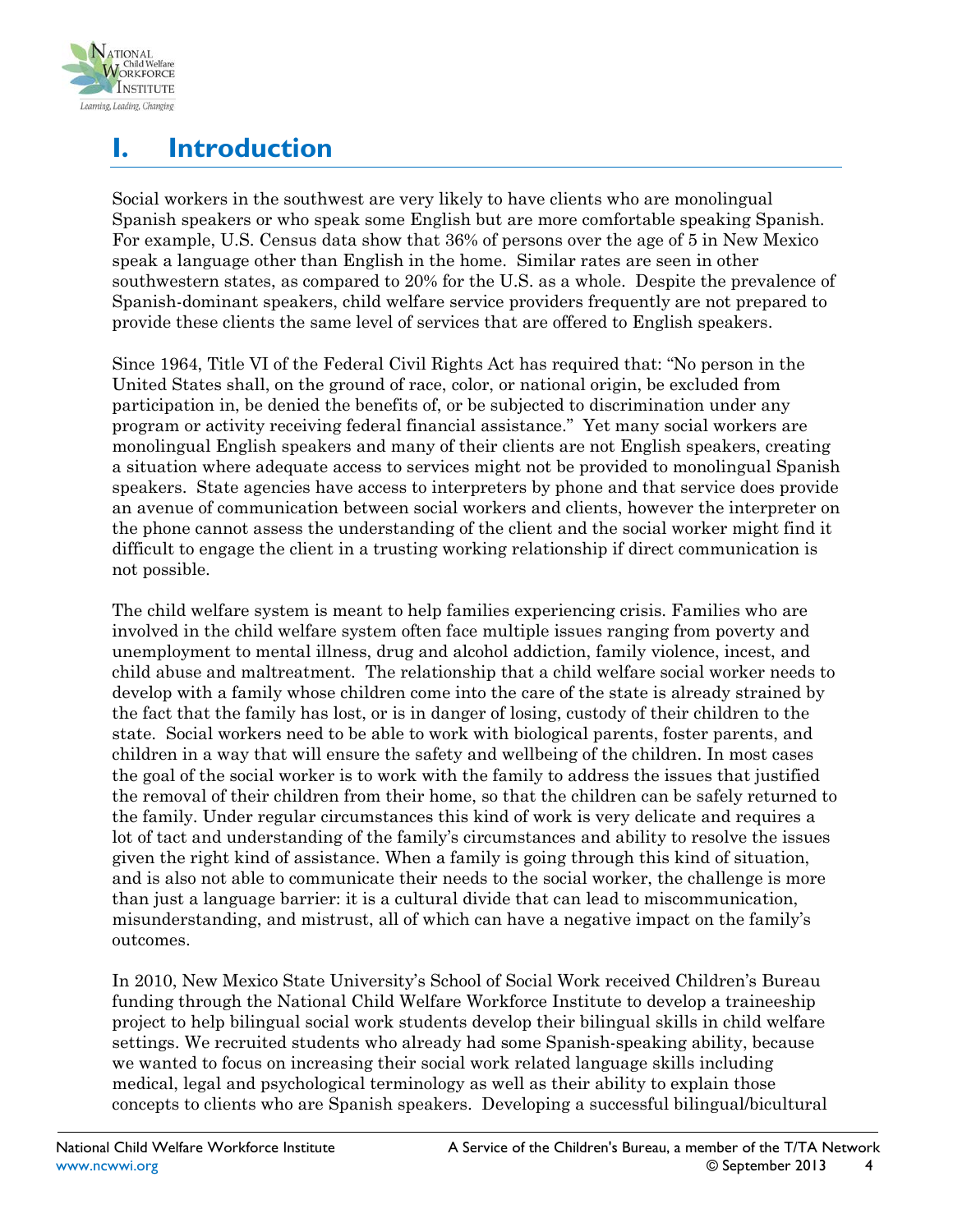

child welfare project was a challenge for a variety of reasons. Some of the most relevant challenges included determining bilingual proficiency, finding and selecting child welfare materials written in Spanish, narrowing down the most salient child welfare topics that should be covered in a course and enlisting the assistance of social workers who could provide our students the opportunity to work with Spanish-speaking families.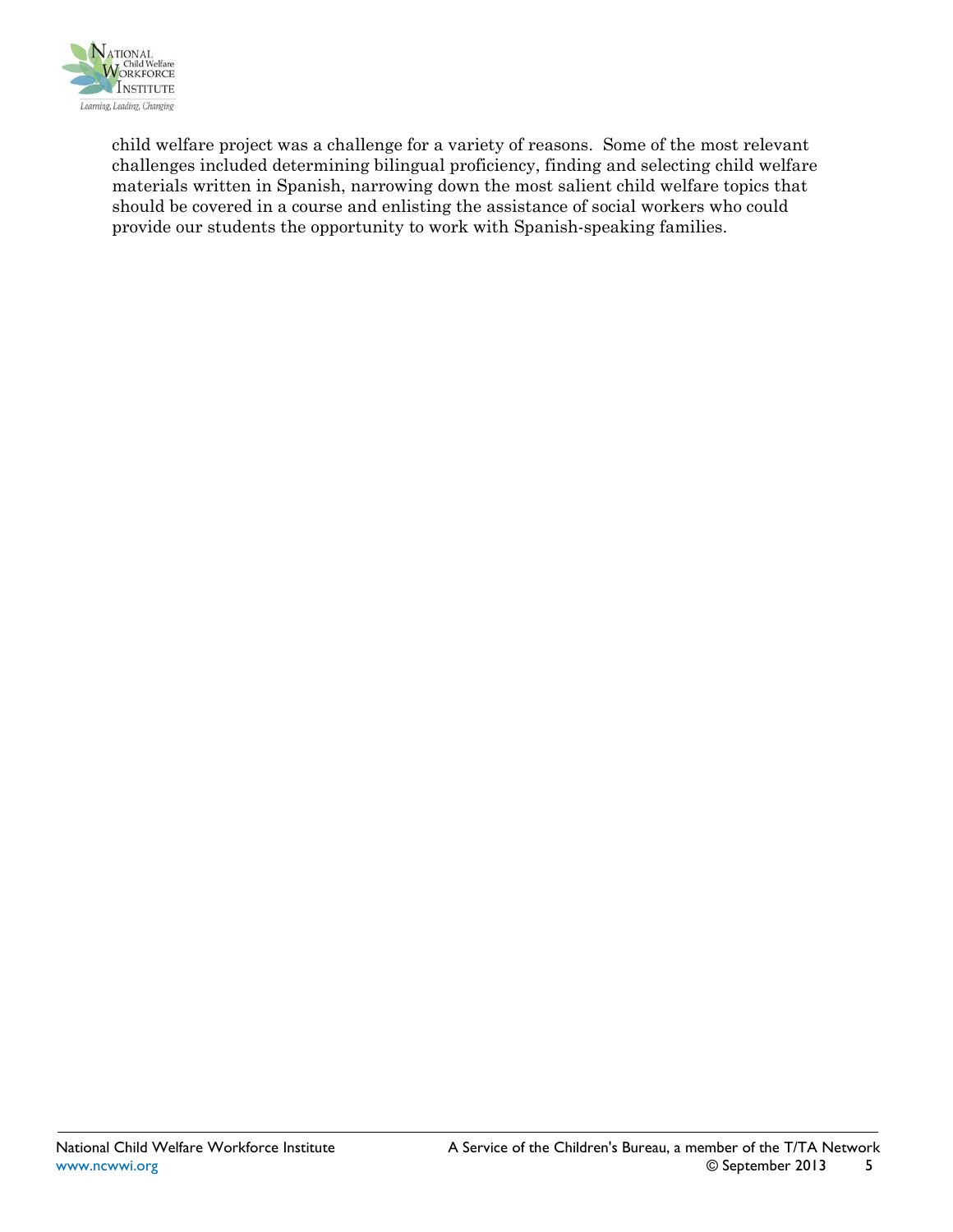

## **II. Determining Bilingual Proficiency**

Determining bilingual proficiency can be a challenge because Spanish-speaking ability varies widely in the southwest and there are no standards for bilingual social workers. Residents of the southwest vary in their Spanish language abilities and speak, read, and write both English and Spanish to various degrees of proficiency. Child welfare workers serve a range of clients, including new immigrants who speak (for the most part) Mexican Spanish, people who were born in this country but speak more Spanish than English, and people who speak only English. Many people in the southwest speak some Spanish but are not confident holding conversations outside their familial networks while conversely we have others who call themselves bilingual, but in reality have many difficulties holding a full conversation in one language or the other.

The main goal of our child welfare traineeship project was to identify those students that met two requirements. First, students needed to be interested in child welfare. Child welfare is a challenging area of social work and we wanted students who were committed to the safety and well-being of children and families. Second, they needed to be able to hold a conversation in Spanish and have some reading and writing ability even if they were not entirely proficient. The students we recruited agreed to take a course in Spanish dealing with child welfare issues, complete two semesters in a Spanish seminar during their field practicum, and take a child welfare job upon graduation.

The screening process included having students complete an application and interview that required them to answer some child welfare questions in Spanish both verbally and in writing. The goal of the written and spoken Spanish skills assessment was not to include only those with the most Spanish proficiency, but to select those students who would be able to function sufficiently well in Spanish to benefit from a course that is taught completely in Spanish. One student made the following observation after completing the project, "I thought this would be really easy because I considered myself highly bilingual, but I actually learned a lot." This student was one of our most proficient Spanish speakers which helped assure us that we are actually increasing the bilingual skills of our participants.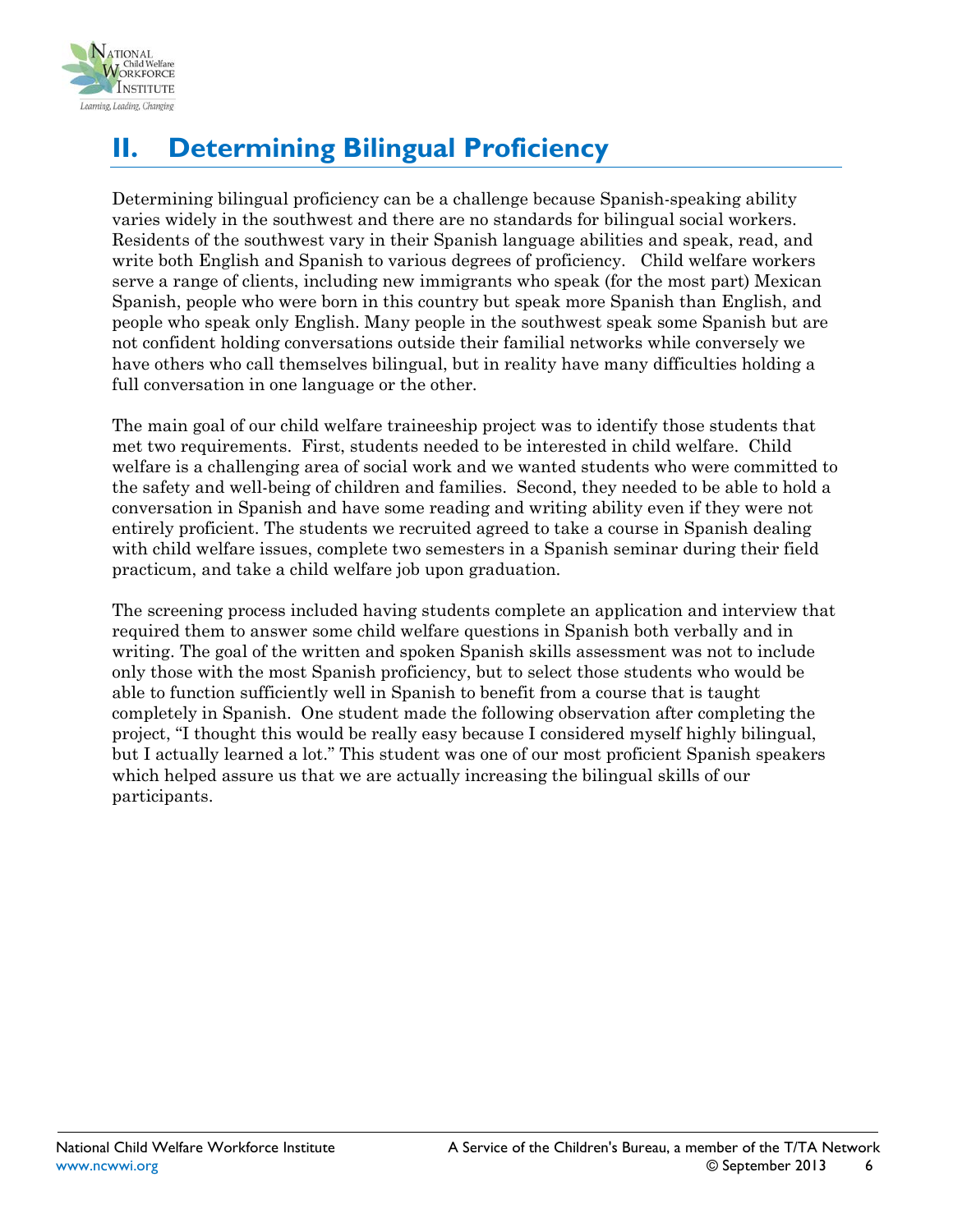

#### **III. Finding & Selecting Child Welfare Materials Written in Spanish**

Social work as a profession has a wide range of possible fields of practice; from school settings to the military each setting has specific language, knowledge base and essential skills. The Hispanic Child Welfare Project was meant to help students who had some Spanish-speaking ability increase their bilingual capabilities by having them learn specific child welfare terminology in Spanish. As social workers, we need to find a way to establish a positive working relationship with every client. If our client does not speak our language, we need to find a way to effectively communicate with him or her. Using interpreters is helpful but not ideal. Engaging with a client in a meaningful way, especially in a crisis situation, requires not only understanding the words being spoken but understanding the nuanced cultural meanings underlying the words. In this project, we wanted to focus on the language, knowledge and skills necessary to work with Spanish-speaking clients in the child welfare system.

A big challenge we encountered in developing a bilingual child welfare program was finding contemporary child welfare materials that addressed the specific intricacies of the United States child welfare system written in Spanish. The first Spanish child welfare class we offered was painfully pieced together with an array of materials that related to social work in the child welfare system. There are no textbooks about child welfare written in Spanish. A few chapters of a casework social work textbook from Spain (*Trabajo Social Con Casos* by Tomas Fernandez Garcia) were used, but it was too expensive for our students and child welfare is not the central topic of the book. There were some child welfare materials from Spanish-speaking countries, but each country has its own child welfare system. Information from child protective services in Mexico is not pertinent to the needs of child welfare workers in the United States because their system is structured very differently. There is a small book on overcoming the pain of child abuse by Dr. Gil that is written in Spanish, but nothing that directly addresses the needs of social workers working with current victims of child abuse and maltreatment.

This summer (2013) was the fourth time the course was taught, and the number of learning materials used in the course that are written in Spanish or translated into Spanish has substantially increased. The class instructor translated a few relevant articles and several materials from the National Child Welfare Workforce Institute. Several Spanish articles and information sheets from the Child Welfare Information Gateway were added to the course reading list. While the intent and basic format of the course has remained, the content has evolved into a proper child welfare course in Spanish. Students are able to read, write, give presentations, discuss child welfare policies, and engage in child welfare related role plays completely in Spanish.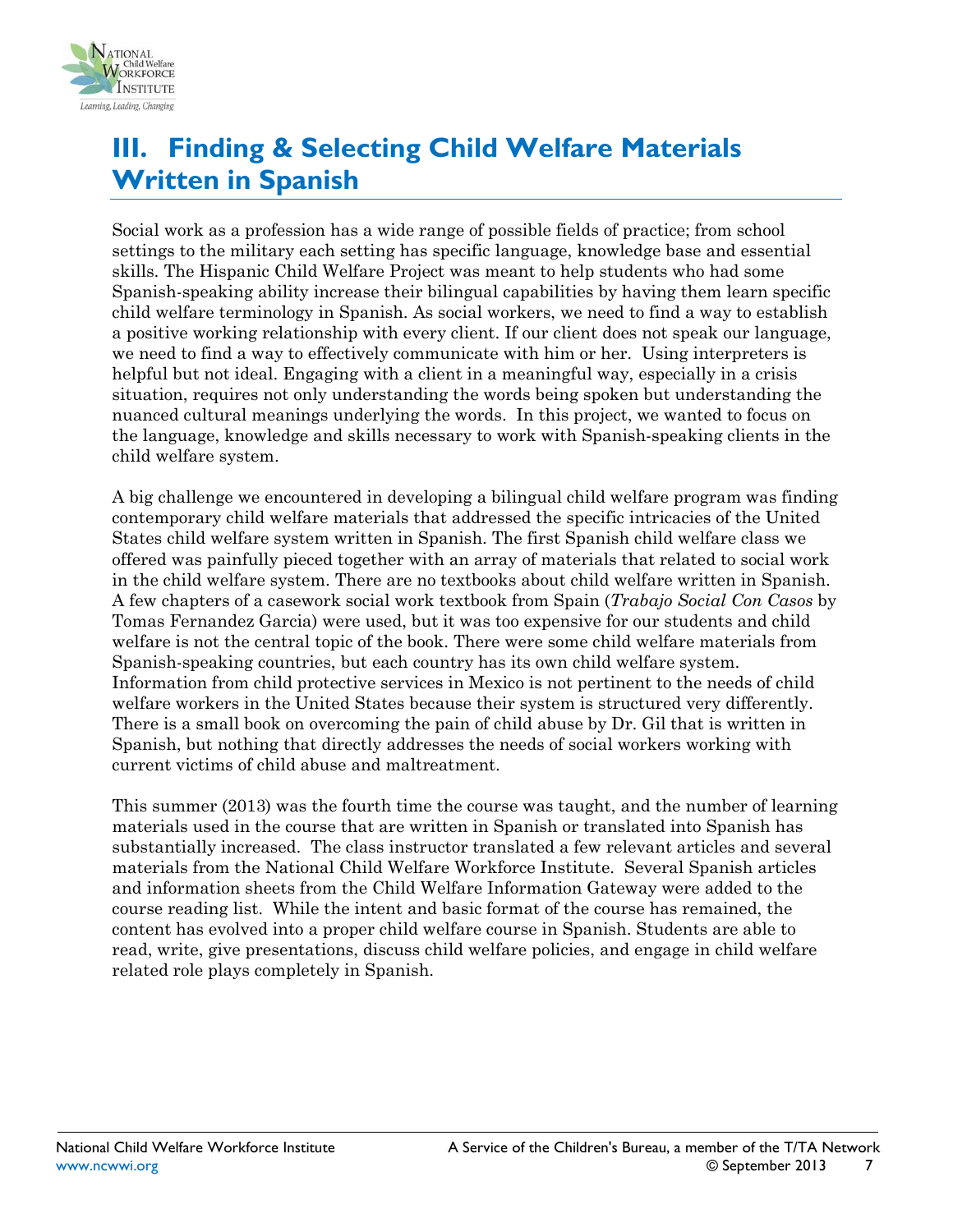

# **IV. Selecting Child Welfare Topics for the Course**

Since the original intent of the project was to give students the opportunity to develop their Spanish-speaking ability to effectively work with families in the child welfare system, we wanted them to gain familiarity with specific medical, legal and psychological terminology in Spanish. The child welfare system is guided by federal, state, and local policies that often involve the criminal justice system and when children come into custody their medical and psychological needs must be met while in state custody. Therefore, narrowing down the most salient child welfare topics that could be covered in a course was not an easy task. When a family only speaks Spanish and has to learn about their rights and responsibilities to advocate for themselves, or to work with the state to be reunited with their children following a placement into custody, they need someone who can clearly explain to them what they need to do and the resources available to them.

The social worker assigned to the case needs to have an understanding of the family's cultural background and community support system to successfully engage the family in the intervention process. If that social worker is able to speak the client's language and explain to them that the goal of the state is to ensure the safety and wellbeing of the children and their rights as parents cannot be taken away without due process, the family can more effectively work towards reunification. If parents don't get essential information from the beginning of their case, it diminishes their ability to effectively work with the system and regain custody of their children.

Additionally, children who come into custody and are monolingual Spanish speakers will experience greater anxiety from not knowing what is happening to them and not being able to connect with their social worker. Therefore, at a minimum, we wanted students to be able to explain to parents and children the role of the state, the legal rights of the parents, and the aim of the intervention as well as get any medical information needed to make sure children get the medical care they need.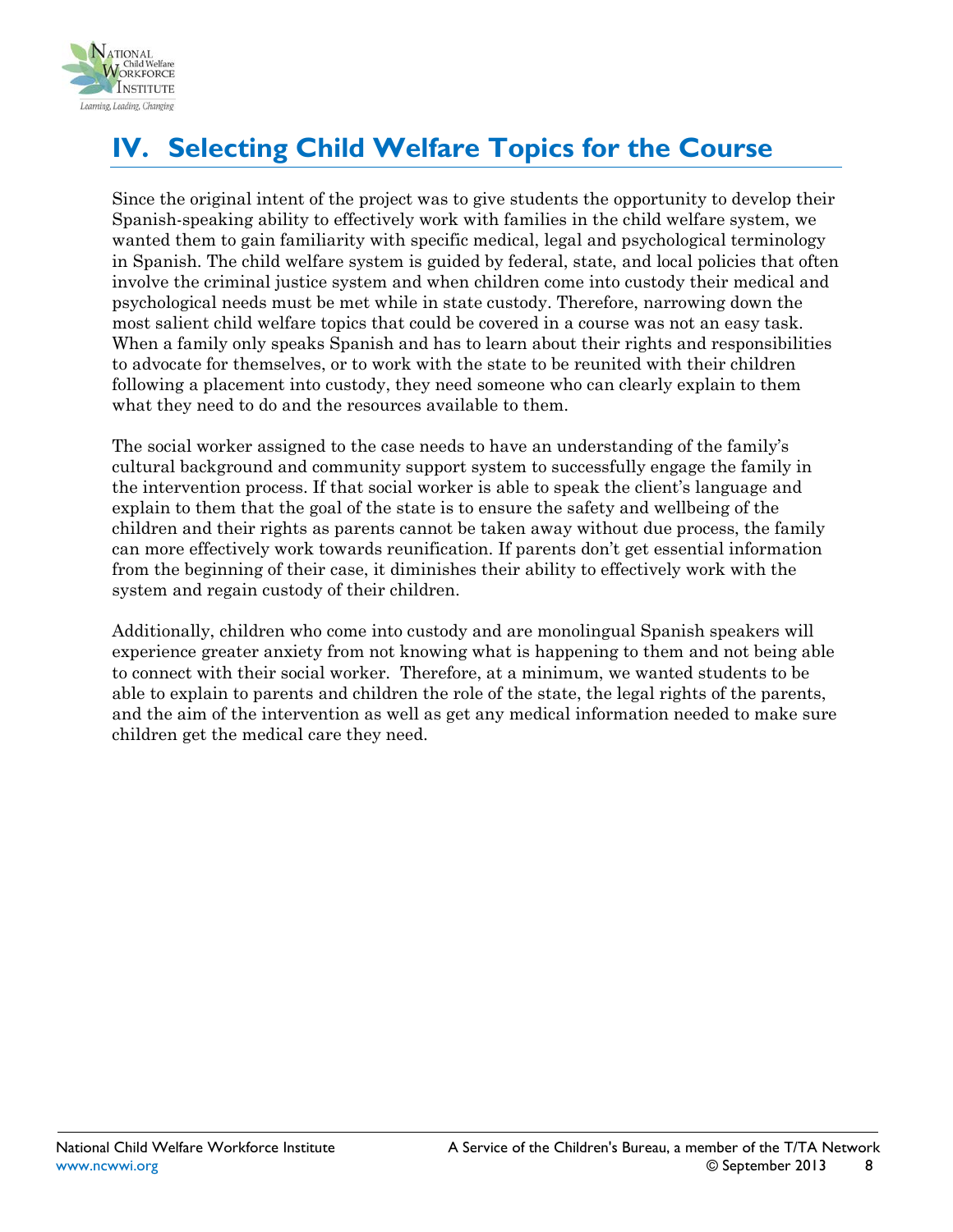

#### **V. Recruiting Spanish-speaking Field Instructors & Site Supervisors**

Although social work providers often deal with Spanish-speaking clients, enlisting the assistance of social workers who would provide our students the opportunity to work with Spanish-speaking families was not an easy task. Since social workers in New Mexico are not highly compensated for having bilingual skills, and there is no bilingual certification process, the range of bilingual abilities within the social work field is difficult to determine. Some social workers prefer not to say they are bilingual, while others say they are bilingual but their skills are limited. Despite being capable speakers, some social workers are selfconscious of their Spanish-speaking abilities and thus will hesitate to use their Spanish skills unless absolutely necessary. This creates a challenge as the student does not get to hear child welfare vocabulary being used by the supervisor in Spanish.

In order to ensure field supervision in Spanish, the School of Social Work developed an affiliation agreement with the New Mexico Children, Youth and Families Department, whereby BSW and MSW students are placed throughout the state in foster care, adoption, in-home services and child protection programs with Spanish speaking supervisors.